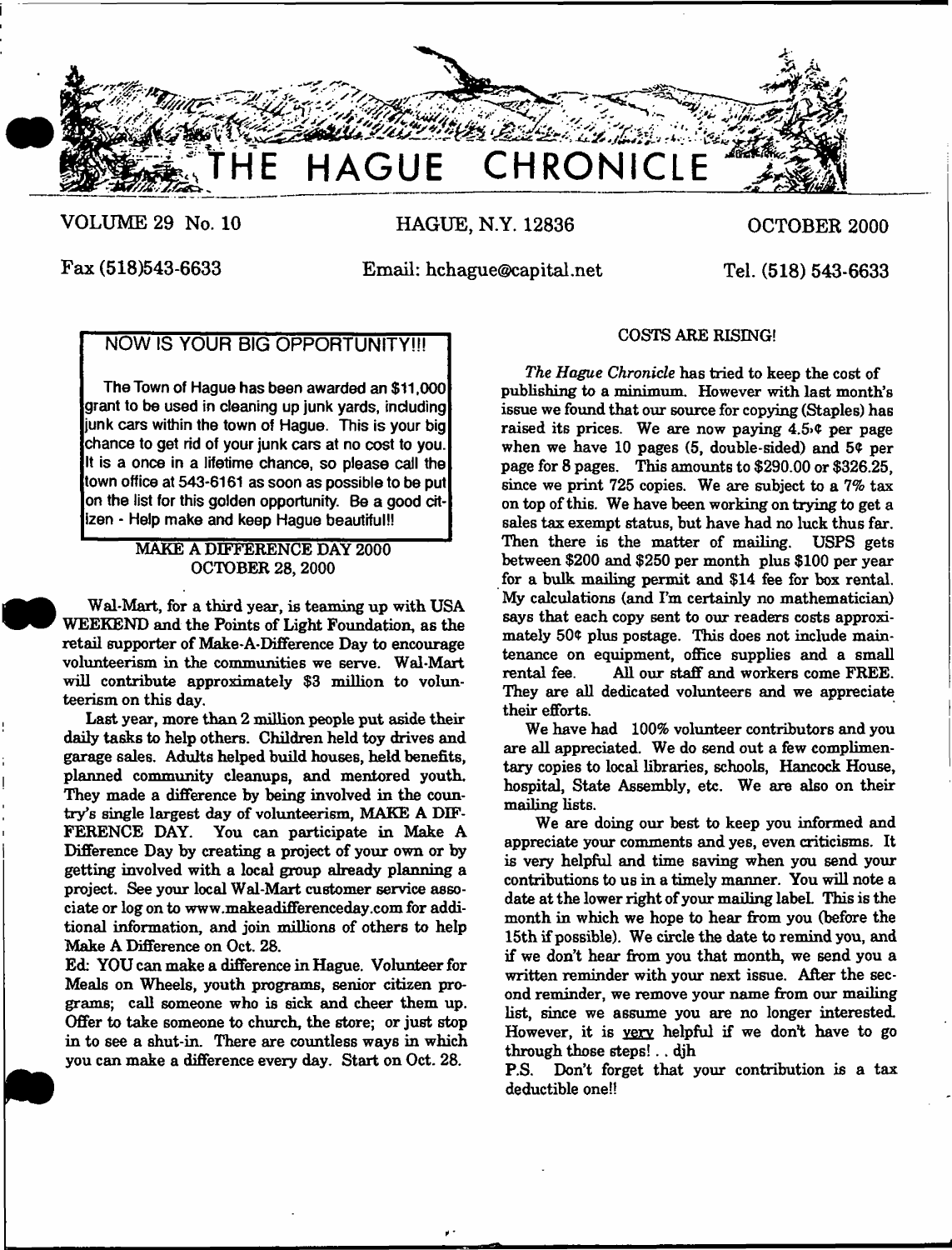#### **FY1**

•The Episcopal Church Women of The Church of the Cross, Ticonderoga, will hold their fall rummage sale on Oct. 20 & 21 at the church on Champlain Ave. in Ticonderoga from 9AM \* 2PM.

•On November 18, they will be holding their annual bazaar at the church from 9AM - 3PM Luncheon will be served from 11AM - 1PM

•Harvest dinner, October 21, 5PM. Turkey with all the trimmings at St. Mary's School, Ticonderoga. Adults \$6.00, Children 6-12 \$4.00. 5 yrs and younger FREE. Takeouts available. Bring your own containers.

•Osteoporosis Exercise Group meeting every Tuesday from 1:30-2:30PM in Moses Ludington Hospital cafeteria. For further info, call 547-8306 or 585-7732.

•The Rotary Club of Northern Lake George meets every Tuesday for breakfast at Watson Arts Center, Silver Bay Association at 7:30AM

•The Kiwanis Club meets every Thursday for lunch at 12:15PM at the Ticonderoga Country Club.

Alcoholics Anonymous meets every Monday from 12N - 1PM at Moses Ludington Hospital Conference Room. For further info, call 585-2821. Meets each Mon. night at 7:30PM at Baptist Church Annex, Hague.

•The Mohican Home Bureau meets the first and third Tues. of each month in the Hague Community Ctr. 10AM. For further info, call 549-6403.

•"Works on Paper", artist Laura VonRusk, continues until 11/4 at the Harmon Gallery, Hancock House, Ticonderoga. Further info, call 585-7868

•Adirondack Ensemble Chamber Music Series, 7:30PM, Wevertown United Methodist Church. \$10 adults, students under 18 FREE. Further info, call 251-5484

♦St. Mary's Craft Fair will be held at the school on November 4 and 5. Call 585-7144 for info.

•The Chapman Museum, Glens Falls will host an antiques show and sale at K of C, Rt. 9, Queensbury. Appraisals offered for \$5 per item, 10AM-5PM Fri., 10AM-4PM Sat. For Further info, call 793-2826

•Gil Barker will speak on "Investigations of the Forts at Crown Point" on Nov. 8 at 7PM in the Thompson-Pell Research Center at Ft. Ticonderoga. FREE to the public. Limited space. Call 585-28221 for further info.

• Beginning Oct 20, LARAC will highlight the recent

work of Warrensburg artist Sally Erskine. Exhibit titled Sally Erskine: 2000 So Far 35 paintings have been completed during the past year. Joining Erskine is a group exhibition entitled Celebrating the Individual, presenting works by eight Warren County artists who participated in the Individual Artist Grant process of the New York State Council on the Arts Decentralization Program. Lapham Gallery hours are Mon through Fri 10AM-3PM Call 798- 1144 for more info.

•The Hague Cartoon Museum has closed for the season. Over 900 people attended from 20 states and Canada. The museum will reopen on Memorial Day weekend in 2001 - Sat. May 26.

• There are still tickets for the Haunted Fort for the nights of Oct. 20,21 and 27. Night of 28th has been sold out. Tickets available at the fort.

• The Heritage Museum, Ticonderoga, is holding an "October Crafters Festival" on Oct. 28-29 from 10AM - 3PM Featured will be cider pressing, apple sales and cider and donuts for all. Holiday shoppng! For details or table reservations call 585-2696.

• The First Methodist Church is holding an Election Day turkey dinner on Nov. 7. Take-outs available at 4PM Dinner at 5. Adults - \$7.00, children - \$4.00.

THE HAGUE SENIOR CITIZENS CLUB will hold it regular monthly meeting on Tuesday, Oct. 24 at the Community Center at 1:30PM. We expect to have a guest speaker for this meeting, and everyone is urged to attend.

In November we will be going to the Thanksgiving Dinner at the Bolton Landing Meal Site on Thursday, Nov. 16. We will car pool from the Community Center at 11:25AM

#### HAGUE VOLUNTEER FIRE DEPARTMENT

The HVFD responded to 4 calls in Sept. including one false alarm • the others of more serious nature were a mutual aid, a car fire and an out-of-control campfire. 30 1/2 manhours were required. Drills involved 53 hours.

Our ambulances made 5 runs, used 39 1/2 manhours and travelled a total of 153 miles.

The new firehouse is making progress. Flans are in the works to sell the old firehouse. It is being marketed for \$79,900.

Our fund raising goes on. On Election Day, Nov. 7 at the Community Center donuts and coffee will be available in the early morning, and at noon soup, sandwiches and cake will be offered. Do drop by, sip a cup of soup, and munch on the sandwich of your choice (many varieties will be available) while visiting with a friend of neighbor. Prices are modest so plan on having lunch with us on Election Day... ewa

**10/00**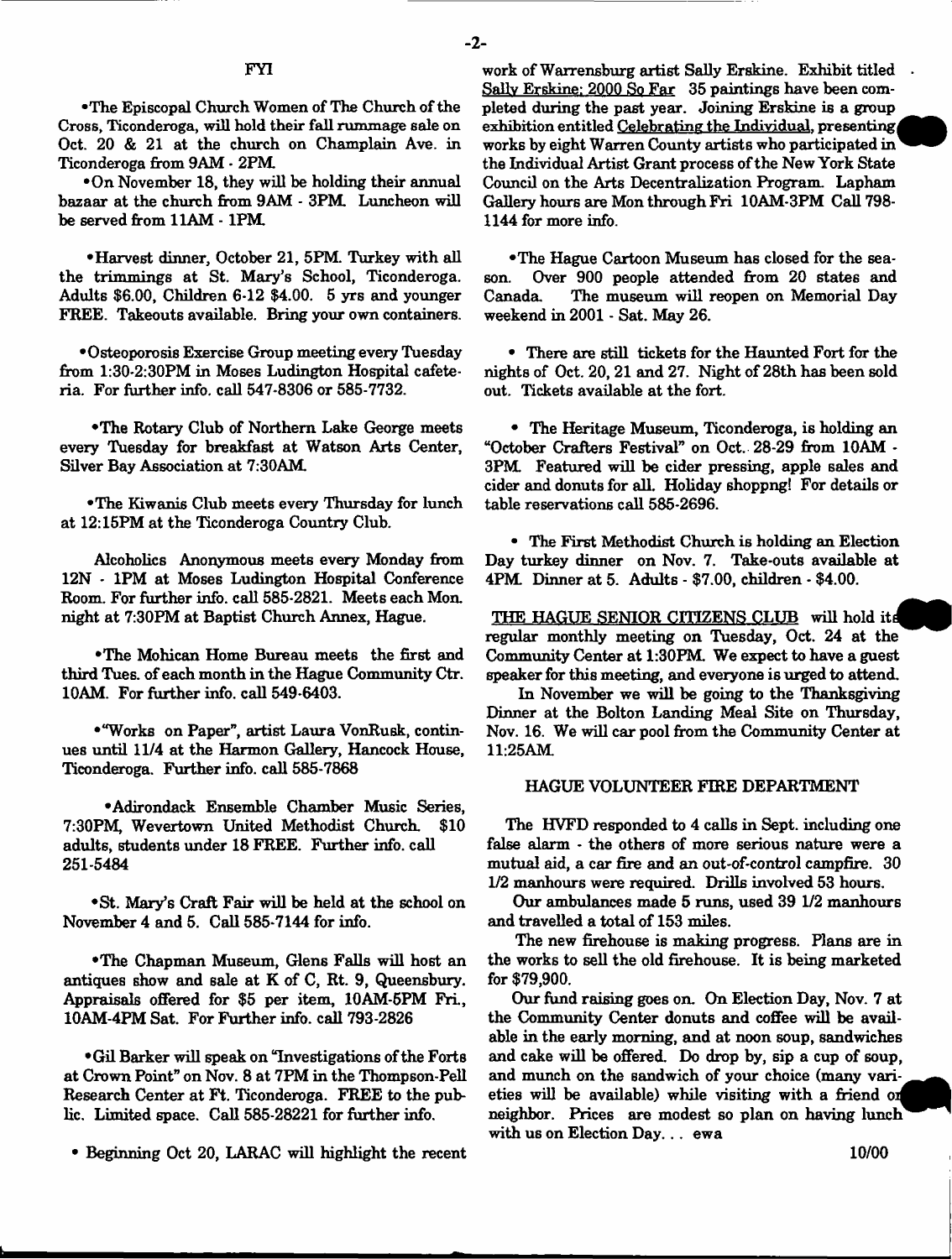#### PLANNING BOARD - 9/19/00

Public Hearing: Mr. Pedlow, a potential bidder on the Lawrence property (Island Harbor) asked for board opinion on subdividing the property. There was no public comment.

Regular Meeting: No minutes were available from the last meeting. There is no secretary. Mrs. Harrigan expressed her concern that there have been no minutes for recent meetings. She said that this is in violation of the open meetings law and puts the town in jeopardy. Chairman Swanson said he will convey this to the town board.

Application for Rowan to change a lot line between lands owned by himself and his daughter, V. Smith. This is considered a subdivision because the lots are large. A site review was scheduled. Public hearing was scheduled for October 5.

Application from Renza, Robinhood Dr. Lakeside North, requesting a 16' relief from the rear yard setback in order to build a 12 x 12' sun porch within 9 ft of rear yard line.

Site review scheduled.

#### ZONING BOARD - 9/28/00

Preliminary hearing for Renza, Robinhood Dr., Lakeside. (See above) Setback is now 21'. Public hearing will be held on Oct. 26.

An interpretation was requested on a rail system and dock. Because of the many facets of the issue and the need for clearer definitions, and because we are setting a precedent, this issue was tabled until further information could be obtained.

#### PLANNING BOARD -10/5/00

Present were Paul Barone, Zoning Administrator., Dave Swanson, Chair, Ralph Denno, Dick Gladu, Nancy Harrigan.

Public Hearing: Mill Bridge Const, for Rowan/Smith (48-1-20 & 48-1-9.1) Two lots side by side on Lake George at the end of Oneida Drive. Both are conforming but because of topography of 48-1-20 it is beneficial to transfer an area of 0.93 acres. Has been presented to the ZBA The house to be built will be 150' from lake. Proposal will benefit the lake and community.

Best for Renza - See proposal under ZBA above. The Planning Board could see no impact on the neighbors and recommended approval based on the uniqueness of property which includes a hedge, fence, road, etc. and a condition was placed that porch would not exceed 12' x 12'.

Regular meeting of Planning Board:

k 1. Renza (42-1-43.2) Sub. 05-00. Recommended 'approval on the condition that a) the addition not exceed 12' x 12' and b) there be no objections from other homeowners in the vicinity. Despite the closeness to the back line, this recommendation is granted because of the property's unique aspects which include a fence, an adjacent road and a high evergreen hedge. Unanimous.

2. Mill Bridge Constr. for Rowan/Smith (48-1-20 &  $48.1.9.1$ : Sub 03.00. Recommendation to accept the subdivision as presented. Unanimous .

3. Karmazin (34-1-11.1) Sub 04-00. Mrs. Karmazin would like to subdivide a 35+ acre lot into three lots of 8+, 15- and 10 acres. The 8+ lot will include the house, the 10 acre lot will include a barn and shed, the 15 acre lot will be vacant land, with the possibility of future development. Motion to schedule a public hearing for Nov. 2. Unanimous

4. Cameron (46-1-2. 1&2.2) Sub 05-00 Minor Subdivision 8748 Lake Shore Drive. The Camerons would like to subdivide a 1.151 acre lot into two lots of .454 acre and .697 acre and merge the .697 acre lot with lot 46-1-3.3. They have also applied for a variance since the .454 acre lot will remain as a separate lot. Planning Board supports the merging and the breakdown into a total of two lots but want to guard against any potential for three lots. The dilemma is that they would like it done in such a way as to allow either reconstruction of the existing house or building a new (replacement) house on lot 2.1. (i.e. create a legal lot of 2.1 either by variance or by size.)

5. Lorenson (46-1-7) SP-006-00 - Pine Cove Road. The Lorensons would like to add a 441 sq.ft. addition to their home which is 51" from Lake George. Since this is a development within 100' of the lake and stream it requires a Type 1 (g) site review. The Planning Board recommended approval of the Lorenson application as presented.

6. Re: Signing of Mylar - In the event the clerk is not available for signing a Mylar and an urgent situation requires that the Mylar be signed, the Planning Board Chairman is authorized by the Planning Board to sign. In the event the chairman is unavailable, Planning Board member Dick Gladu is authorized to sign. Motion carried.

7. Ralph Denno expressed concern that conditions imposed by Planning and Zoning are too often not enforced. He gave as example the condition that the sand bank at Sabbath Day Point be screened from the road with evergreens. Chairman Swanson said he would send a letter to the Town Board.

8. Site visit scheduled for 8:30AM on Mon. Oct. 9, 2000 for Karmazin, followed by Cameron.

#### TOWN BOARD MEETING -10/10/00

Privilege of the floor was granted to Bob Patchett and Sal Santaniello. (See letters on page 8) Rudy Meola spoke on need to have a park committee meeting soon and also wants the town board to address the use of the town park lights and the junk cars in town. Con.t on page 4 - Town Board 10/00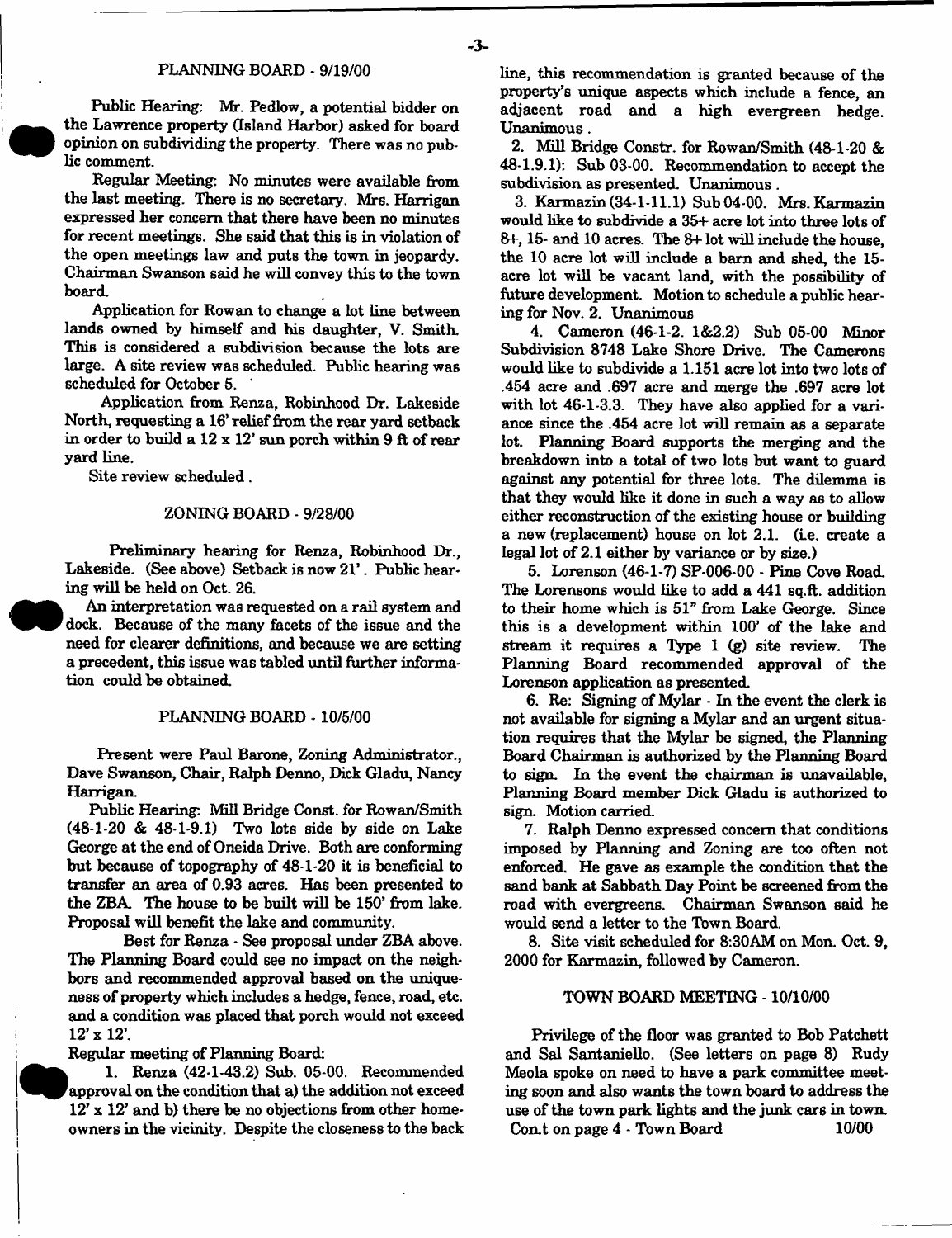#### Town Board (Cont. from **p.** 3) REGULAR COMMITTEE REPORTS:

1. Assessor & Justice - None

2. Buildings & Grounds - Megow - Roof on Community Ctr. will be completed this week. New trim and windows look much better. A lighting scheme is in progress. It is in the plans to remove the pole line and bury the electrical line and to eliminate three unnecessary street lights to conserve energy and save approx. \$ 100/month. Highway Garage was sandblasted and primed, three of its walls must be replaced as only the west wall is in good shape.

3. Finance - No report.

4. Fire Dept. - Fitzgerald - Columbus Day dinner a success. Election Day coffee *&* donuts and lunch served at Community Ctr. Fire Dept. bldg. is on schedule.

5. Highway - Fitzgerald, Bothe - Blacktopping Silver Bay and Pine Cove Rds. Sand and salt has been stockpiled. Helping Bolton to haul sand. Work at beach adding top soil and seeding was completed in Sept. Road signs are disappearing at a rapid rate. To replace signs it costs the town between \$25 and \$35 each. Please help the highway dept, to police this vandalism. Plans to plant screening trees in the Sabbath Day Pt. sandpit are in motion.

6. Insurance - No report

7. Personnel - Hourigan - There were two applicants for the position of operator at the Transfer Station. The Board will prepare and present the applicants with the job description by Nov. 20. Town clerk Debbie Manning and employee Joanne Trudeau, have indicated willingness to record the minutes for the Planning Board, ZBA, and Comprehensive Plan Committee.

8. Planning, Zoning & Stormwater Management - Belden - Zoning Adm. Paul Barone stated that 25% of the permits that were issued during 2000 were issued in the month of September. The State has approved a 5 year stormwater project for around the lake, with a \$20 million grant. Will start in the year 2001.

9. Recreation and Promotion - Hourigan - Supvr. Belden stated the need for a grant writer to apply for state money to help promote, plan and manage recreational facilities in Hague. The skating rink will be located at the town park as it was last winter. The rink is more accessible and visible to youth at the park. Also the location has the advantage of accessibility of a public phone.

10. Sewer District #1 - Supvr. Belden reported that our engineers need another .5 million dollars to comply with DEC regulations and updated technology which requires using a different type of Digester, for which the user fee will be cheaper in terms of the much lower maintenance required. To install this in 1996 would have cost \$4.5 million as compared with \$7.3 million at today's cost. Belden said a public hearing will be needed as a result of this rise in cost. However, he reassured the board that the "money is still there for the project, and will be 100% funded"

11. Town Park and Beautification - Town flags are being changed. Frost bitten flowers have been removed. Flowers in the hanging baskets will be^ replaced with evergreens during the holidays.. \*

12. Transfer/Recycling Station - Megow - Income for the month of September was \$4,503.75. Waiting to hear from state as to whether landfill is complete to their specifications.

13. Youth - No report

UNFINISHED BUSINESS

1. Resolution to install a 25mph speed limit sign on Pine Cove Rd. Approved. Res. will be sent to the DOT. 2. Resolution to amend zoning code re: sundecks/boathouse. Copies of draft were sent to APA, Warren County Planning Board and Hague Planning Board. Public hearing to be held

3. Resolution to amend zoning code re: blight. Vote was 2 for and 2 against. Held over until the Nov. meeting.

COMMUNICATIONS & PETITIONS

Letter from David Swanson, Chair Planning Board to ask board to take action on planting trees at sandpit. NEW BUSINESS

Resolution - Youth Program - Warren County Youth Bureau for 2001 for Hague youth program.

Resolution - WC Arts Initiative Program authorizing the board to submit application for summer concert series.

### HAGUE P.O. & HOUSE SOLD

The Farinicks of Arcady Bay purchased the former residence of Bob & Ada Hoyt along with the Hague Post Office in mid-September. They, and their assorted work crews, have been very busy painting, repairing, removing and renovating both buildings. The Post Office will remain and the rear apartment will become an antique/gift shop. The former Hoyt residence has the potential of becoming office space, living quarters or little shops. If you need space in "downtown" Hgue, contact Diane Farinick for additional information.

## ISLAND HARBOR ESTATE SOLD AT AUCTION

The U.S. Bankruptcy Court held an auction at the James T. Foley Courthouse in Albany, NY on Oct. 6 to sell all of the Albert & Barbara Lawrence properties located east and west of NYS Rt. 9N in the Town of Hague. The minimum acceptable bid was \$1,950,000. John Sullivan, Pleasantville, NY, made the final bid of \$2,700,000. The second highest bidders were Tighe & Callie Sullivan, Sabbath Day Pt. and Darien, CT (no relation to our knowledge). Mr. John Sullivan plans to use the main house as his summer residence and preserve the undeveloped lands west of 9N in their natural state.

*Form good habits* - *they are as hard to break as bad ones*. 10/00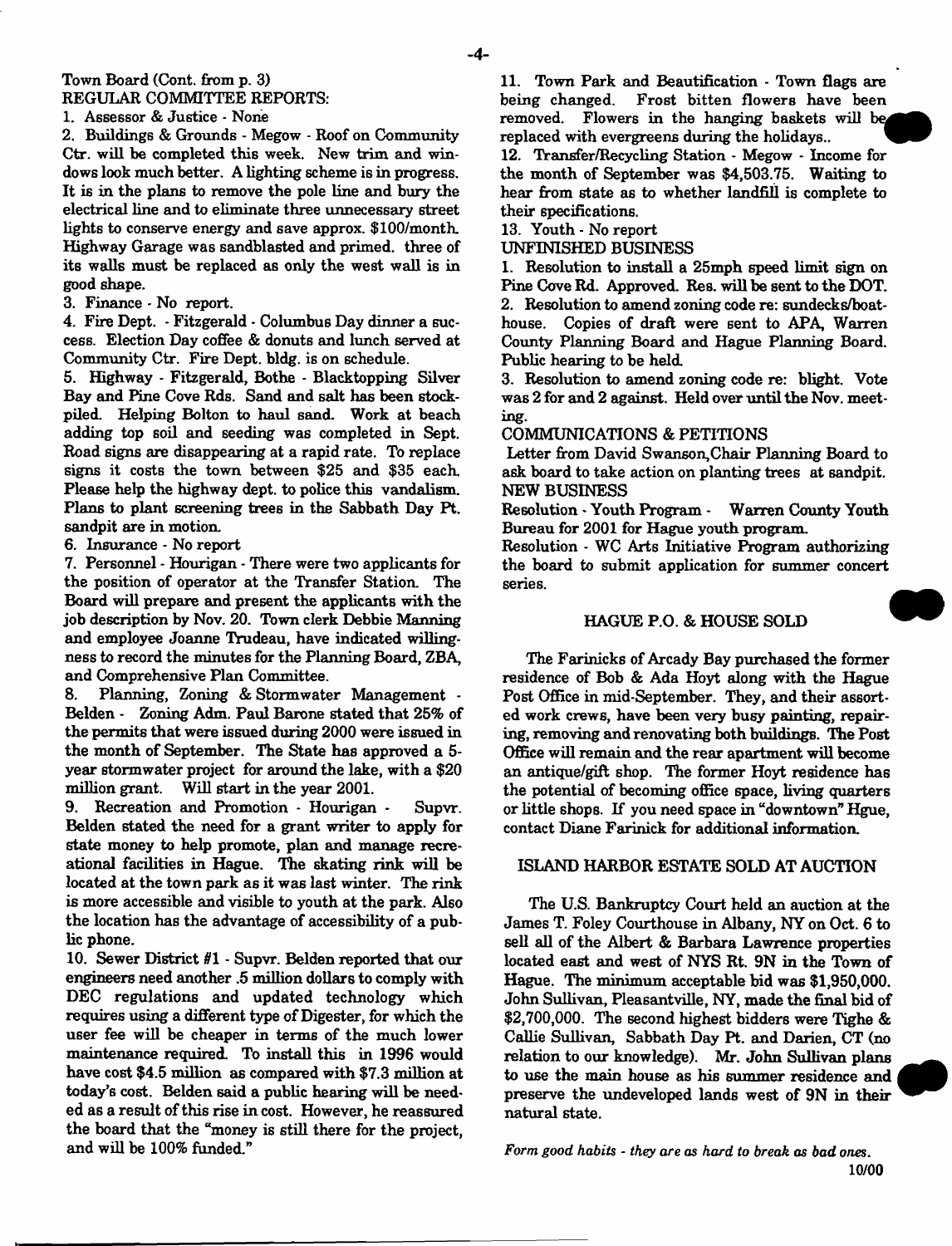## **NATURE NEWS** by Laura Meade

 This fail the colors of foliage in the Town of Hague have been spectacular - in the superlative! What happens to cause the changes from green to orange, red, yellow, bronze, crimson, russet or brown? Why do the leaves drop and then "sleep" for the winter and then reappear anew in the spring?

**•**

According to Dr. Edwin House , Prof. Emeritus at SUNY\*s College of Environmental Science and Forestry, "There is a change in chemical activation as the leaf growth changes from fast to slow. Colder water seeping through the roots and trunk provides less body to a leaf. At the same time less hours of daylight causes a physiological change called anthocyinin, when pigment in the leaf becomes insoluble. Meanwhile the production of chlorophyll (which has been active during warmer months and longer days) disappears so each leaf changes color, then dries and falls. Because of the many maples, oaks and birches in the Adirondacks, the color change is especially dramatic!"

Unnoticed by many, another factor takes place after a leaf falls. When that happens, at the base of the leaf stalk, a new tissue is produced. This growth is called a petiole. It prevents moisture from going into or out of the stalk during winter. This corky "nub" (a suberan) stays in place all winter until water pressure from the roots in spring bursts the bud and new growth begins.

**W** The natural vegetation of more than half of North America is trees. The rest of the continent is unforested desert, grassland and tundra.

My experience of identifying trees in Hague reveals these deciduous species to be here: quaking aspen (often called "popple"), American basswood, beech, chestnut, white oak, red oak, chestnut oak, black oak, hawthorn, apple, sugar maple, black maple, mountain maple, striped maple, silver maple, red maple, Norway maple, "smoke" trees, American sycamore, shagbark hickory, black walnut, butternut, staghom sumac, red ash, white ash, black ash, mountain ash, black locust, hop horn bean, wild cherry, three kinds of elms, catalpa, black cherry, chokecherry, American plum, flowering dogwood, bladdemut, button bush, American elder and six kinds of birch trees. Does anyone know of others?

### .HAGUE HISTORICAL SOCIETY

The Hague Historical Society will hold its November meeting on Monday, November 20 at 7:30FM. We hope to have another local speaker, a person with some interesting memories from his boyhood. Refreshments are served at these meetings and the programs are always of interest. The meetings are held at the Community Center and all are welcome.. . ewa

*The thing that counts is not the time spent, but the man ner in which it is spent... Leo J. Spears* 

#### LESSONS FROM LU (MEGOW)

Be sure that the chimney is clean and ready for the winter heating season. Check your fire alarm system. Be prepared for possible electrical failure: have easily prepared food on hand, bottled water, flashlights and batteries.

## WEATHER NOTES by MaryLou Doulin

"I love the woods in autumn when the dry leaves hide the ground and the wind sweeps by with a soft rustling sound."

It has been a gorgeous fall. We have enjoyed days of bright sunshine and clear crisp nights. This great weather has compensated for the unseasonable conditions of this past summer. It even reached 809 Sat. Oct. 14. Our first hard frost lakeside was Sep. 28. Usually around the lake the foliage peaks Oct. 12, but this year it appears to be about a week behind. The colors are subtly lovely but the maples didn't seem to have their zesty red-orange color that typify them this time of year.

There has been a steady bird migration for the past few months. The Canada geese have been traveling on a regular basis since Oct. 8, but on Sun., Oct 15 flocks of goose formations were constantly departing, one after another. They were noisy and flying high. All were in the V formation headed south, except for one flock that appeared leaderless. It was very disorganized. They traveled in circles and headed west and circled again and headed north. Finally they got oriented and headed south in somewhat of a V alignment.

It has been dry, but it rained a half inch today (10/16) and more is predicted.

#### HOUSE OF THE MONTH

In driving around our little community, I find that a number of houses should fit the above category. The one I have chosen this month is the home of Alvin and Vicki Frasier located at 90 Summit Drive. The Frasiers have been working diligently on their home for a number of years and most recently have built a 3 car garage which adds not only to comfort but also to the esthetics. They have a small corral for their horses and a barn to keep them in.

The house was the home in which Alvin grew up with his sisters and brothers. He is the son of the late Mr. & Mrs. Howard (Buck) Frasier and both he and Vicki are employed at IP. They seem to spend most of their spare time working on their "spread" and it certainly shows the effort they have put into it. Congratulations to both of you. Your efforts are paying off. You are helping to make our town a more beautiful place in which to live.

**-5-**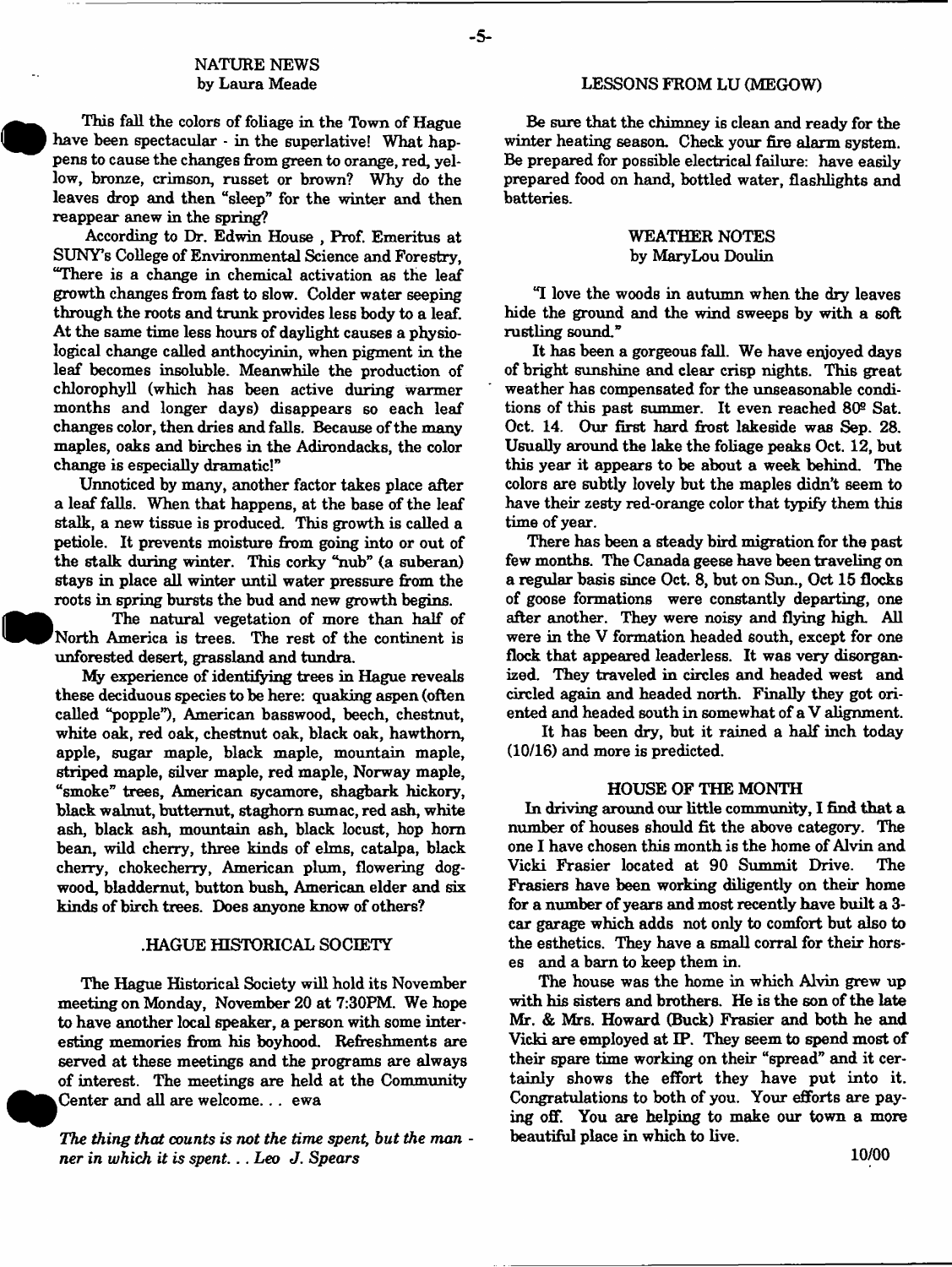#### COMPREHENSIVE PLAN COMMITTEE 9/25/2000

New committee members were welcomed to the committee by David Darrin, Chair. They are: Alison Craig, Dick Frasier, and Michelle Gautreau. members in attendance were: Paul Barone, Tom LaPointe, Rudy Meola, Bob Patchett, Art Steitz, Dave Swanson, and Nelson Waters. Jane Marshall from the Chazen Co. was the facilitator.

Nelson Waters was appointed to take minutes of this meeting. The town board is seeking a clerk to serve in this capacity.

Darrin suggested that in answer to requests from retailers, that the members of the committee should disclose the properties within Hague that they own. Most agreed, but several were against the proposal. It was decided that those who were willing to, would £11 in the form - those opposing would not need to.

Jane Marshall stated that the purpose of this meeting is to go through issues that were identified at the public meeting. She asked that the public withhold their comments or questions until the end of the meeting.

Under economic development - anything related to development is related to tourism. Some people would like to focus on tourism, others would not. If we decide to focus on tourism, what ideas do we have to attract tourists? Hague could be considered a "gateway community", a place for people to come for supplies, food or whatever is needed. Is that something we want to work for or back away from? Unique shops in town i.e. kayak and canoe rentals, gift shops, boutiques could bring people by boat as well as car.

## PRIDE AWARDED GRANT

PRIDE of Ticonderoga, Inc., on behalf of the Town of Ticonderoga, was recently awarded an \$18,662 Adirondack North Country Community Enhancement Program grant for the Ticonderoga Streetscape Beautification Project.

The local volunteer Streetscape Committee was formed as a subcommittee of the Town's Economic Development Committee to format plans to establish a visual reconnection between the LaChute River and Town's traditional main Street and continue that plan to the entire length of the streets (Montcalm and Wicker) which currently constitutes its central business and service facilities. Using modern planning tenets espoused by planners, the committee has developed a plan to be completed in phases to beautify the historic business district and provide a visual "reconnection" between its main street and the LaChute River Park.

One can see the progress which has already been made by visiting downtown Ticonderoga.

#### FORT TICONDEROGA RECEIVES GRANT

A two-year grant of \$112,500 from the Federal, Institute of Museum and Library Services (IMLS) will enable Fort Ticonderoga to enhance the museum's yearround education capability and expand community outreach beyond even this season's record-breaking attendance. Fort Ticonderoga will also engage a consulting team to assist with developing the museum's new interpretive master plan and programming for the new Mars Education Center which will open in 2005. The grant to Fort Ticonderoga was among 177 awards (totaling more than \$15 million) to the country's exemplary museums from among more than 800 applications.

Fort Ticonderoga is a private, not-for-profit educational institution open to the public since 1909. The museum has been accredited by the American Assoc, of Museums since 1972. The museum is open daily until Oct. 22,2000 and will reopen for the 2001 season on Sat., May 5. For information about the Friends of Fort Ticonderoga, and a complete calendar of special events in 2001, call (518) 585-2821 or visit the museum's web site: [www.fort-ticonderoga.org](http://www.fort-ticonderoga.org).

#### ROTARY CLUB OF NORTHERN LAKE GEORGE

The Rotary Club of Northern Lake George meets at 7:30AM for breakfast at Watson Arts Center at Silver^^^^ Bay Assoc. Future programs scheduled are Oct. 24 Raymond Ciccarelli, Supt. of Bolton Central School, 10/31 Club Assembly; Nov. 7 Chuck Fillare will speak on his visit to Dannemora, Nov. 14 TBA, Nov 25 Bill Gates will speak about his recently published book.

Rotary Club is sponsoring a fund raiser - "An evening of food, wine and fun." This will be held at The Olive Garden in Queensbury. During this sensational evening you will experience many of the Olive Garden's featured wines paired with the chefs culinary specialties. Taste, mingle and enjoy while you discover the secrets of food and wine pairing at one of the many seminars given by wine hosts and local wine experts. Also featured will be Cooper's Cave hand crafted ales, brewed right in Glens Falls.

Tickets for this event are available from any member of the Rotary Club at \$28 each. Call Chuck Fillare at 543-6344 for further info.

Entertainment books are still available for \$40 through any member of the club.

#### KIWANIS CLUB

Assembly member Elizabeth O'C. Little addressed current political issues and new available programs including EPIC at the Sep. 14 meeting of the club. Sh also spoke on family tuition deduction and education tax credit programs. For more info, on these and other programs, contact her office at 1-800-342-9871. 10/00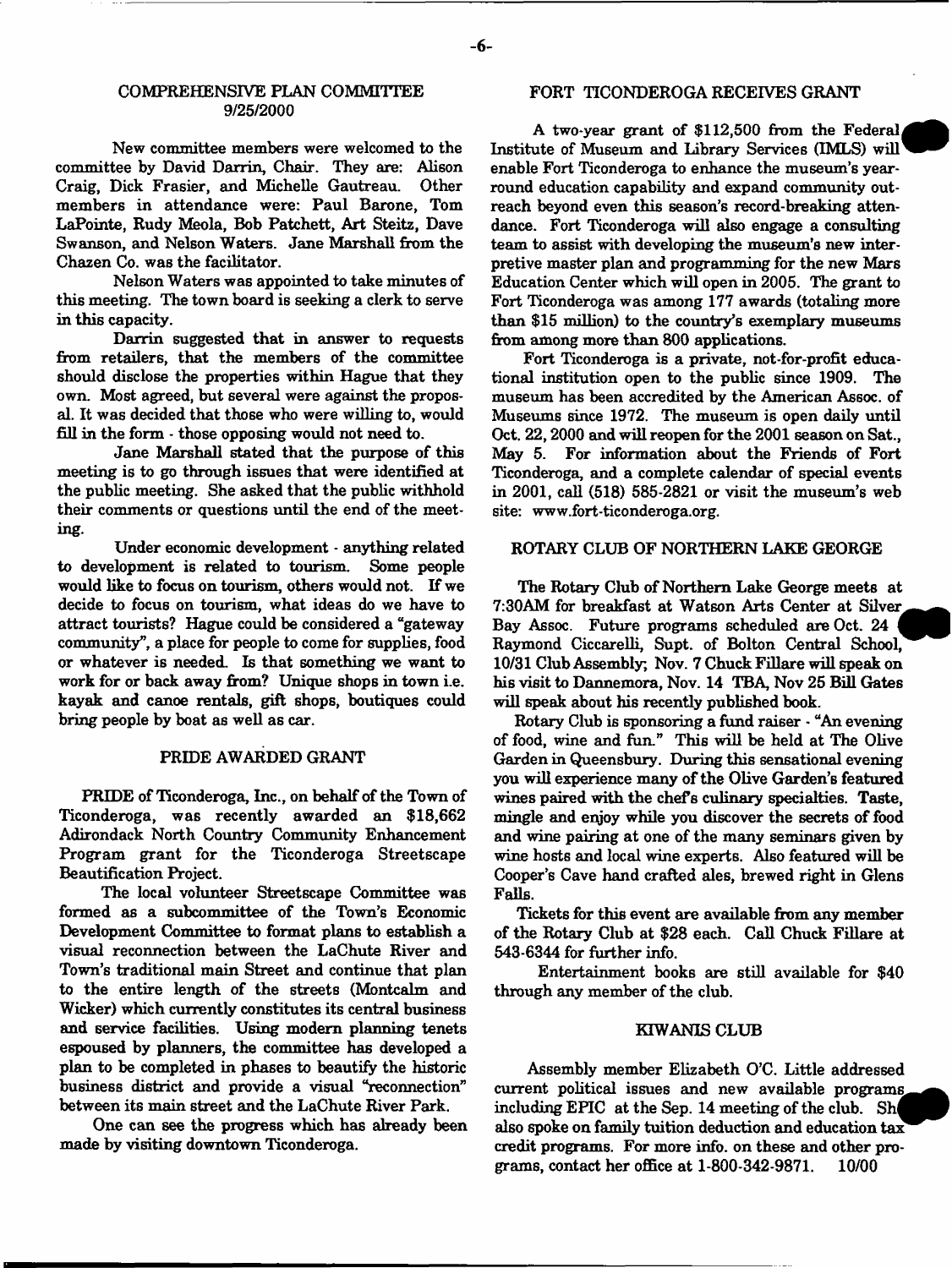#### **SOUNDINGS**

MARRIED - Joyce Monroe, Hague, to Terry Carawan, Virginia on July 19, 2000 at the Trout House Village Resort in Hague. The Carawans are currently living in Ticonderoga but will be residing in Virginia in mid-November.

MARRIED - Janet Faith Kelly, daughter of Mr & Mrs James J. Kelly and Frederick James McKeown, son of Mr. & Mrs. Frederick J. McKeown, Sr., Hague on September 23, 2000 in the Helen Hughes Memorial Chapel at Silver Bay. Reception was held aboard the Lac du St. Sacrament.

DIED - Marc Charles Zeese, son of Mr. & Mrs. Charles Zeese, Silver Bay, on August 1, 2000. He is survived by his wife and four children. Contributions can be made to the Marc Zeese Memorial Fund, Silver Bay Assoc., Silver Bay, NY 12874.

DIED - Virginia C. Fitzgerald, 84, formerly of Overbrook Drive, Hague, on October 13, 2000 at the Horace Nye Nursing Home in Elizabethtown. Mrs. Fitzgerald was a lifetime resident of Hague and widow of Eric Fitzgerald. She is survived by daughter, JoAnn Johnston, Wilmington, NC and one brother Jack Bolton, Hague.

IDIED - John C. Glading, Sr., 74, Indian Kettles, Hague and Florida, on Oct. 16 in Burlington, VT. He is survived by his wife, Alice, three sons, John C. Jr., Randall, and Evan; two daughters, Jo Astrid Glading and Lise A. Glading, two sisters and five grandchildren.

Ticonderoga eighth grade students enjoyed the beauty of Mt. Definance on Sep. 28 and 29. The classes spent the mornings drawing from nature. In class the students studied the techniques of the realistic landscape artist of The Hudson River School of Painters, and applied their knowledge to their own local landscape work.

#### SCHOOL BOND ISSUE TO COME TO VOTE

On November 15 voters in the Ticonderoga Central School District will be asked to approve a proposed \$850,000 handicap accessibility project at the threestory high school. A hearing was held at the school prior to the board's October meeting. There are physically-challenged students in the district who will soon be in high school and will need an elevator. A similar proposal was rejected in 1991 by the voters but School Supt. McDonald said the voters have no choice this time. | "If it's not passed we'll face litigation down the road and a judge will probably order us to install an elevator, which would be very costly." A court-ordered elevator would come directly from the local taxpayers, but the proposed project will be eligible for state aid. If approved, the project will cost taxpayers \$27,000 a year for 20 years. McDonald said it would have little impact on the total school budget (less than 1%).

Voting will take place from noon to 8PM at the high school lobby and in the Hague Community Center.

The American Legion money doll which was raffled this summer was won by David Shattuck, Milford, DE. David is a former resident of Ticonderoga.

#### SC WALKING PROGRAM

The Elementary and Middle Schools will be open from 3:30 to 5:30PM beginning Oct. 16 for senior citizens who want to exercise by walking. Please enter building through the Middle School entrance. Room one will be available for changing shoes and a place for hats & coats. If you are interested in this program, please register t the Ti Middle School office 585-7442 Ext. 218. This is only available during days school is in session.

#### SBA HIRES TWO CHILDCARE PROVIDERS

Virginia Hicks, mother of five and resident of Ticonderoga and Connie Swinton, mother one, a resident of Hague, have been hired for the Marjorie Hilliard Hodges Children's Pavilion at Silver Bay. The Pavilion serves children from 6 weeks to 5 years, Mon. through Fri. from 7AM to 5:30PM.

The Adirondack Academy in Mineville, also operated by Silver Bay, currently has 13 students with a maximum capacity of 18. Both schools are accepting applications for students. Contact Hona Selzer-Kelting, Director Child Development, 543-8833, Ext. 210 to register.

#### WORKSHOPS AND PUPPET SHOW AT LARAC

"The Legend of Sleepy Hollow" returns to LARAC on Oct 28, presented by The Puppet People of Schenectady. At 9:30AM LARAC is offering a free onehour puppet workshop where participants will create ghost marionettes, which reflect the type of puppet used in "Sleepy Hollow". The workshop is recommended for children ages 7-12; enrollment is limited and advance registration is required.

There will be two free performances of "Sleepy Hollow" in the afternoon at 1 and 3 pm in the Lapham Gallery at LARAC, 7 Lapham Place, Glens Falls. The show is geared for elementary age children and provides a wonderful opportunity for families to experience live theater together. Seating for both afternoon shows is limited, and advance ticket registration is required. LARAC is able to offer these free thanks to a grant from Target. For info, and registration, call 798-1144, ext. 6. 10/00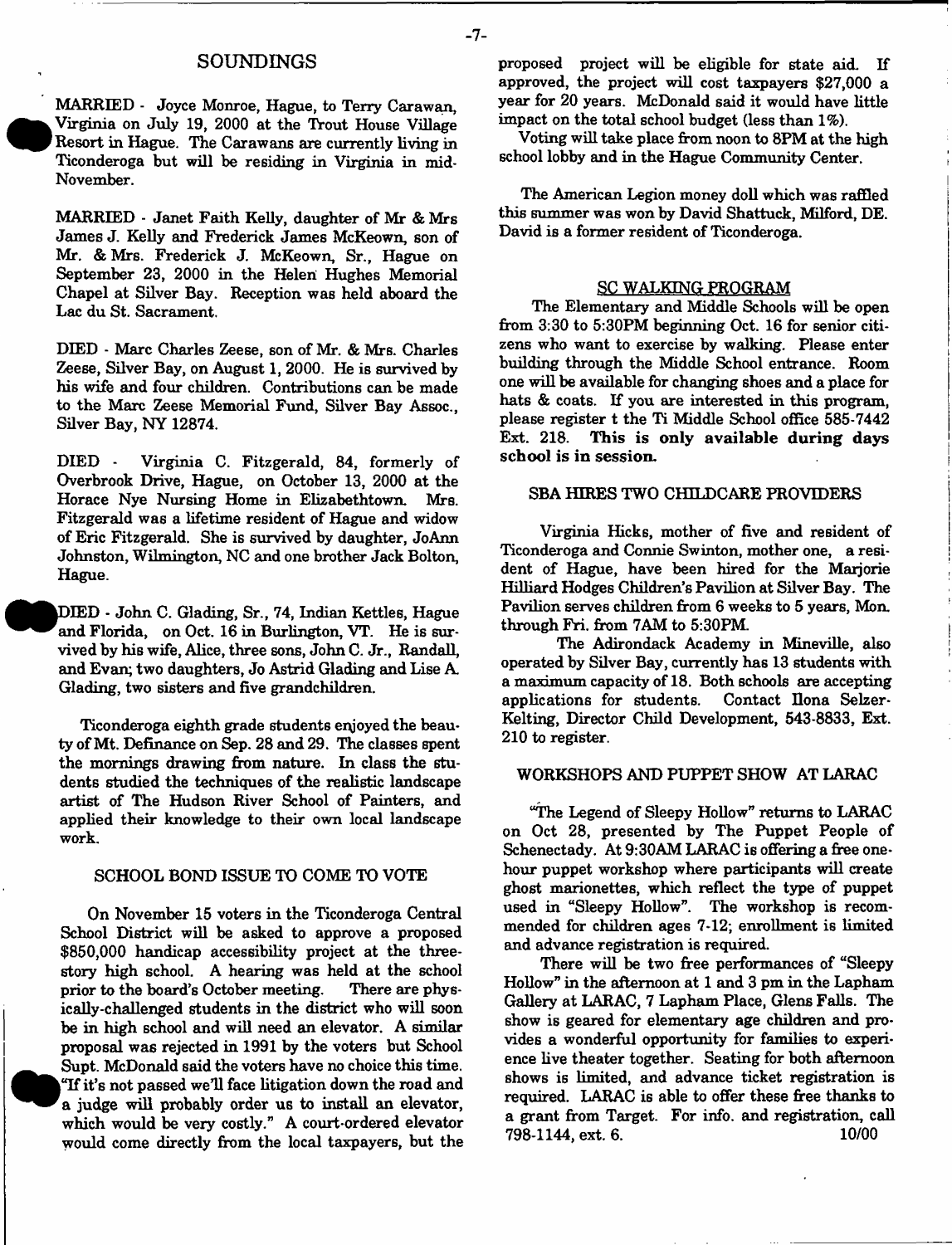Does living paycheck to paycheck keep you awake at night? Do you often count on winning the lottery to fix your financial problems? Then the Family Budget Counseling Program is for you. This free and confidential program is offered by Cornell Coop. Ext. of Warren County. The program can help you with budget planning, managing credit and debt, as well as learn how to control spending,handle daily finances, develop a savings plan and much more. A trained volunteer will work with your family one-on-one to help you set up and use a customized repayment plan. You set the goals you want to achieve and your Volunteer Family Budget counselor will help you explore ways to achieve your goals. Cornell Coop. Ext Family Budget Counseling Program will help you to take control of your finances. Call 668-4881 or 623-3291 during business hours Mon. through Fri.

#### LETTERS TO EDITOR

The following letters were read at the October Town Board meeting and copies sent to *The Hague Chronicle* for publication.

I would like to address the Town Board regarding the progress of the Comprehensive Committee, as I see it.

The participation of the residents of Hague was excellent in both public information meetings and continues well in the regular meetings thus far.

The problems, seen from my observation, is the diversification of ideas. If you read "Comprehensive Plan Issues Summary" from Chazen you will wonder where we possibly can come up with a plan that would satisfy anyone.

I therefore revert hack to the APA Comprehensive Plan which they title "Adirondack Park Land Use and Development Plan." They are very specific about how the land in Hague is to be used other than the Hamlet.

The Hamlet gets most of the attention when an issue comes up. I do not believe this Tbwn Board is ready to make any changes in the Hamlet. Politically it would be disastrous, i.e. Look at what happened to the Revision Committee after five years - nothing happened, with the exception of editorial changes.

I therefore conclude that to continue to spend additional moneys for the Chazen Companies to help facilitate a comprehensive plan is a waste of money.

It is my understanding that this board must appropriate considerable money (\$15,000 to \$16,000) for the upcoming budget to continue this study.

I do want to make it clear I feel the Chazen Companies have done a good job thus far. They just don't have much to work with.

Please consider how you are spending the taxpayers money in this case.. . *Isf* Bob Patchett

At their monthly meeting in Sept. the Hague Chamber voted to discontinue staffing and supervision of the Town Information Booth at the Town Park. The reason for this decision is two-fold: Chamber members are all busy in the summer with their businesses, and keeping adequate track of payroll and supervision of the booth attendants is next to impossible. The other factor is cost effectiveness; staffing the booth with its present schedule of 6 hours per day 7 days per week for July and Aug. costs the Chamber over \$3,000. If the booth were open more hours, which we feel it should be to be more effective, this would cost even more per season. Operating an information booth in the setting of a tourism-generated town economy is undoubtedly a worthwhile venture. However, the Chamber sees its role as more a promotional entity, to concentrate on drawing more new visitors to the area and not necessarily to be responsible for disseminating information to those tourists who are already here.

Although obviously many people in town do not fully realize exactly what the Hague Chamber's responsibilities are, as evidenced by some of the comments from the recent study done by the Chazen Company, the Chamber performs many behind-the-scenes duties and some no-so-behind-the-scenes duties to promote tourism and the town of Hague and will continue to do so as our budget permits. We publish and distribute the Hague Service Directory annually, we publish and distribute the Hague color brochure as needed; we maintain and continue to improve an outstanding internet web site which the town should be proud of,; we sponsor the annual Arts and Crafts Fair, the annual Antique Show, and the annual Bass Tournament; we sponsor the annual Christmas Party and Senior Citizen of the Year Award, and answer inquiries generated from the web site, mail and telephone regarding our area on a year-round basis.

If the booth does remain open, the Chamber would be happy to discuss with the Town the use of the furniture, tables, cabinets, etc. that the Chamber has purchased for the booth.. . . /s Sal Santaniello, Acting President Hague Chamber of Commerce

## LG LAND CONSERVANCY AND SBA COLLABORATE TO PROTECT LAND

The LG Land Conservancy and Silver Bay Assoc, have cooperated to protect a 59-acre parcel of land in Hague, NY. Alexander and Elizabeth Guest, the owners, donated a conservation easement to the LGLC while simultaneously conferring the title of the property to the SBA

The property is adjacent to lands owned by the SBA and Adirondack Forest Preserve and will be used Silver Bay for science, education and recreation. It is an ecologically important landscape with a nearby nesting site for peregrine falcon, which are endangered in NYS. (cont. on page 9 LGLC) 10/00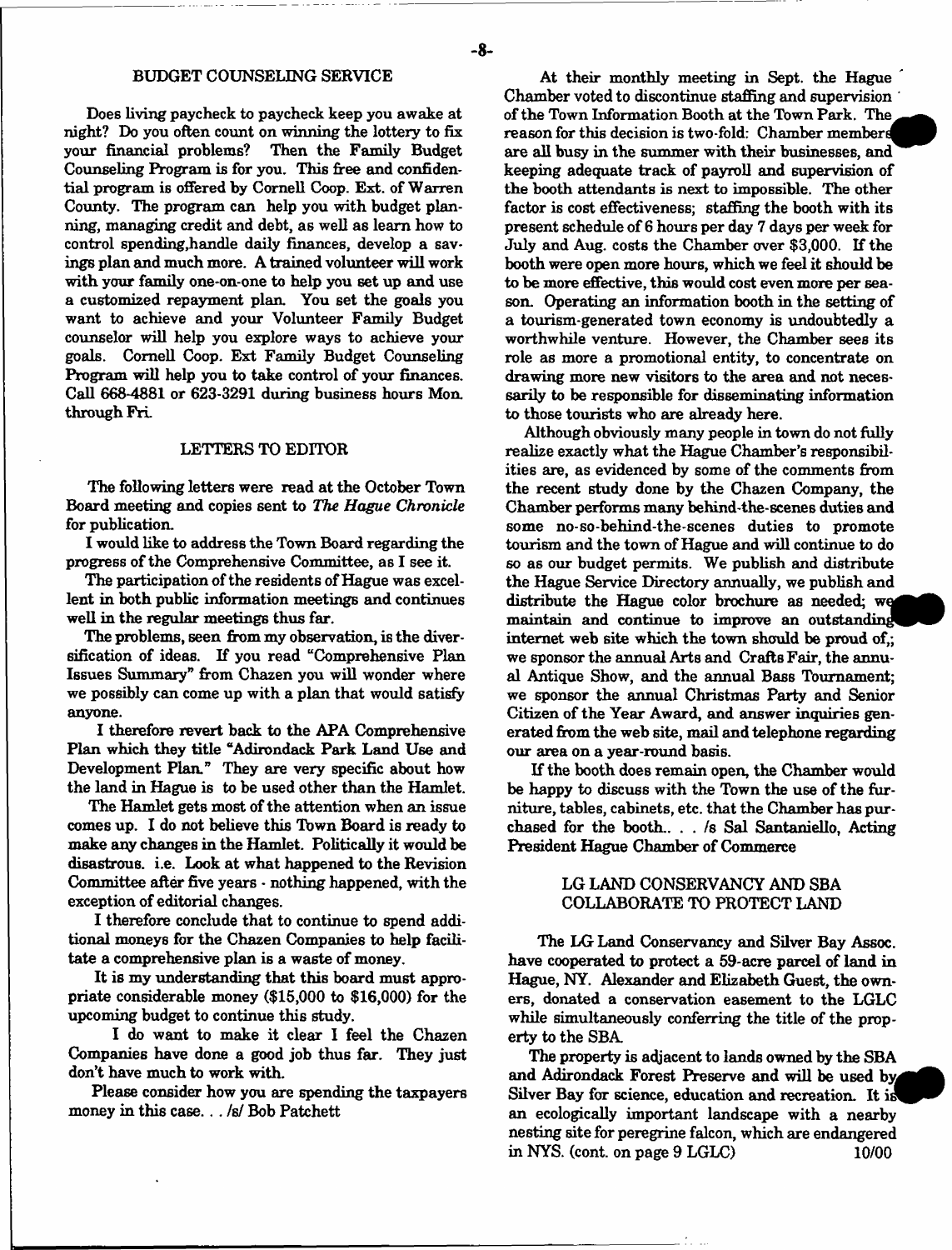LGLC, cont from page 8)

"It is a privilege to be considered a partner in the conservation goals of our neighbors. The Guests have a distinguished history of stewardship in the Silver Bay community. They have helped advance the goals of Silver Bay to ensure the preservation of the watershed and increase environmental awareness among those who visit the Association", says Mark Johnson, executive director of the SBA and LGLC board president

Founded in 1988 by The FUND for Lake George, the LGLC focuses solely on the 150,000-acre Lake George watershed, preserving the lake's pure water quality and rare plants and animals by protecting natural lands surrounding the lake.

#### OUR TOWN THEATRE GROUP

OTTG is now ready for OPERATION OUTREACH, an open house to welcome and meet all of those who have an interest in community theatre. The date is Sat., Oct 21, the time is from 1 to 5PM and the place is the Wevertown Hall at the Junction of Rts. 8 and 28. Visitors will be amused with a Histerical, Historic Fashion Show of costumes from past performances. Take advantage of this wonderful piece of theatre art from the past.

The afternoon of fun and information will offer entertainment, refreshments and door prizes, all free of charge. The Group members are hoping you will come, to meet them and enjoy a great afternoon.

A WARNING FROM THE HAGUE VOLUNTEER FIRE COMPANY AND RESCUE SQUAD: Please place your appropriate street number on your house in a conspicuous place so that emergency squad members can find them. If you have to look for them, they aren't going to be too useful in an emergency!!

#### WEB SITE STARTS ITS FOURTH YEAR

On Sept. 20, 2000 the Hague-on-Lake George Chamber of Commerce web site, started its 4th successful year. Thousands of potential visitors have logged on to the site and learned about accommodations, services, dining, attractions and recreation offered in our Northern Lake George community. Many of the site visitors actually came to this area for their summer vacation and more are expected as our service expands.

As the premier web site serving the Northern L.G. area, we are continuing to add new features. Soon we will be sporting a new look and feel. Also new is the site's Service Provider. The new provider is acting as our host and agent in a Lake George regional "hub" setup. This arrangement greatly enhances this area's .presence on the world wide web.

If your business or service appeals to or depends on visitors to the Northern L. G. area, don't miss out on a unique opportunity to inexpensively display your message to thousands. This is a good time, and it is very easy to join the Chamber of Commerce and put your message on the World Wide Web by becoming a subscriber to [www.hagueticonderoga.com.](http://www.hagueticonderoga.com) You may be surprised by the benefits of subscribing if you are doing business in the Northern L.G. area.

Help with your layout and/or full web site design and hosting services are available.

To put your message on http^/www.hagueticonderoga.com or for further information please contact: Tom James, 7972 Lakeshore Dr, Silver Bay, NY 12874-1802. [chamber@hagueticonderoga.com](mailto:chamber@hagueticonderoga.com)  Ph (518)543-6924. FAX (518)543-6411

#### CHURCH WOMEN UNTIED

Christians in the U.S. and Puerto Rico will gather on Friday, Nov 3 in observance of the World Community Day Service. In Ticonderoga the service will be sponsored by Church Women United of Greater Ticonderoga at St. Mary's Church, 12 Father Jogues Place at 11AM in the sanctuary. The service is centered on the theme "Standing Up With Those in Need."

Sister Charla Commins, C.S.W., Executive Dir. of Catholic Charities of Saratoga, Warren & Washington Counties will be the featured speaker.

Light refreshments will be served at 10:15 in the Church Meeting Room and a short business meeting will follow with the installation of officers. Worship services at 11AM in the sanctuary.

We invite you, your friends, families, and community of faith to join in this World Community Day 2000 celebration and worship and to support women's ecumenical ministries toward peace and justice. There will be an offering of the Least Coin in which we donate only the least coin we have. We will support also the Safe Homes ministry by bringing toiletries for abused women.

#### BREAST CANCER AWARENESS MONTH

It is possible to raise \$16 million by buying a book of stamps. The US Postal Service released its new "Fund the Cure" stamp to help fund breast cancer research. The stamp was designed by Ethel Kessler of Bethesda, MD. It is important that we take a stand against this disease that kills and maims so many of our mothers, sisters, friends. Instead of the normal 33 $\epsilon$  for a stamp, this one costs 40 $\epsilon$ . The additional 7 $\epsilon$ will go to breast cancer research. A "normal" book costs \$6.60. This one is only \$8.00. If all stamps are sold, it will raise an additional \$ 16 million for this vital research. What a statement it would make if the stamp out-sold the lottery this week. What a statement it would make that we care.

Each of you are urged to do two things TODAY:

- 1. Go out and purchase some of these stamps.
- 2. Encourage your friends to do the same. 10/00